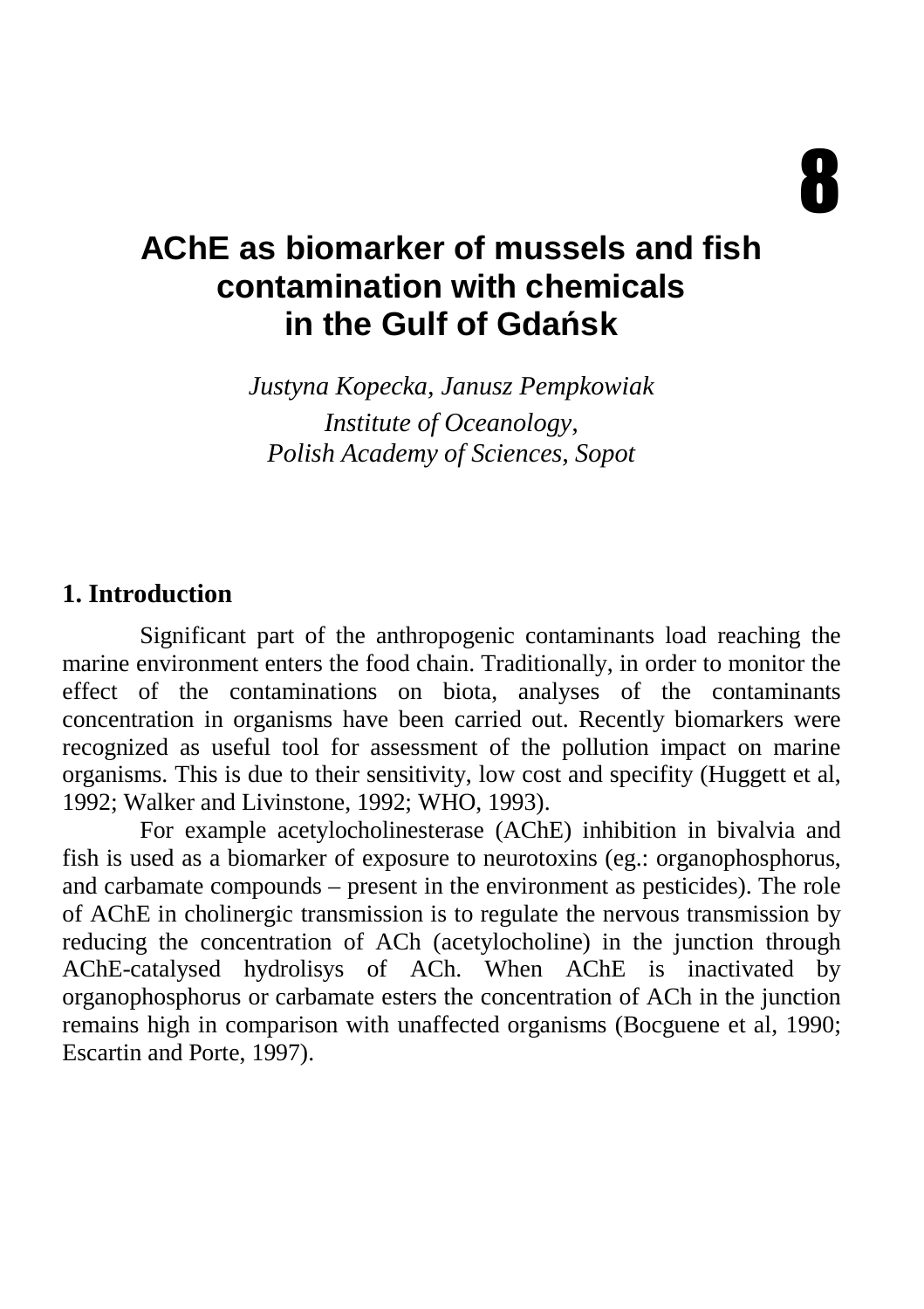### **2.1. Materials and methods**

### 2.1. Sampling strategy

Organisms from two species of bivalvia (*Macoma balthica*, *Mytilus trossulus*) and flounder *(Platichthys flesus*) were used as biomonitoring organisms of coastal pollution in this study. The distribution of sampling stations where the organisms were collected, in the Gulf of Gdańsk is shown in Fig. 1.



**Fig. 1.** Distribution of sampling stations in the Gulf of Gdańsk **Rys. 1.** Rozmieszczenie stacji pomiarowych w Zatoce Gdańskiej

All sampling grounds are distributed inside the Gulf of Gdańsk, except a reference station – located on the 'open sea' side the Hel Peninnsula. In the Gulf of Gdańsk 4 sampling grounds were selected:

- $\triangleright$  off Mechelinki the most polluted site, the sewage outflow from the Gdynia WWTP is located there,
- $\triangleright$  off Sopot the recreational and touristic area,
- $\geq$  close to the mouth of the Vistula river in this site the influence of the Vistula river is at its maximum,
- $\triangleright$  on the ship route to the ports (TOR).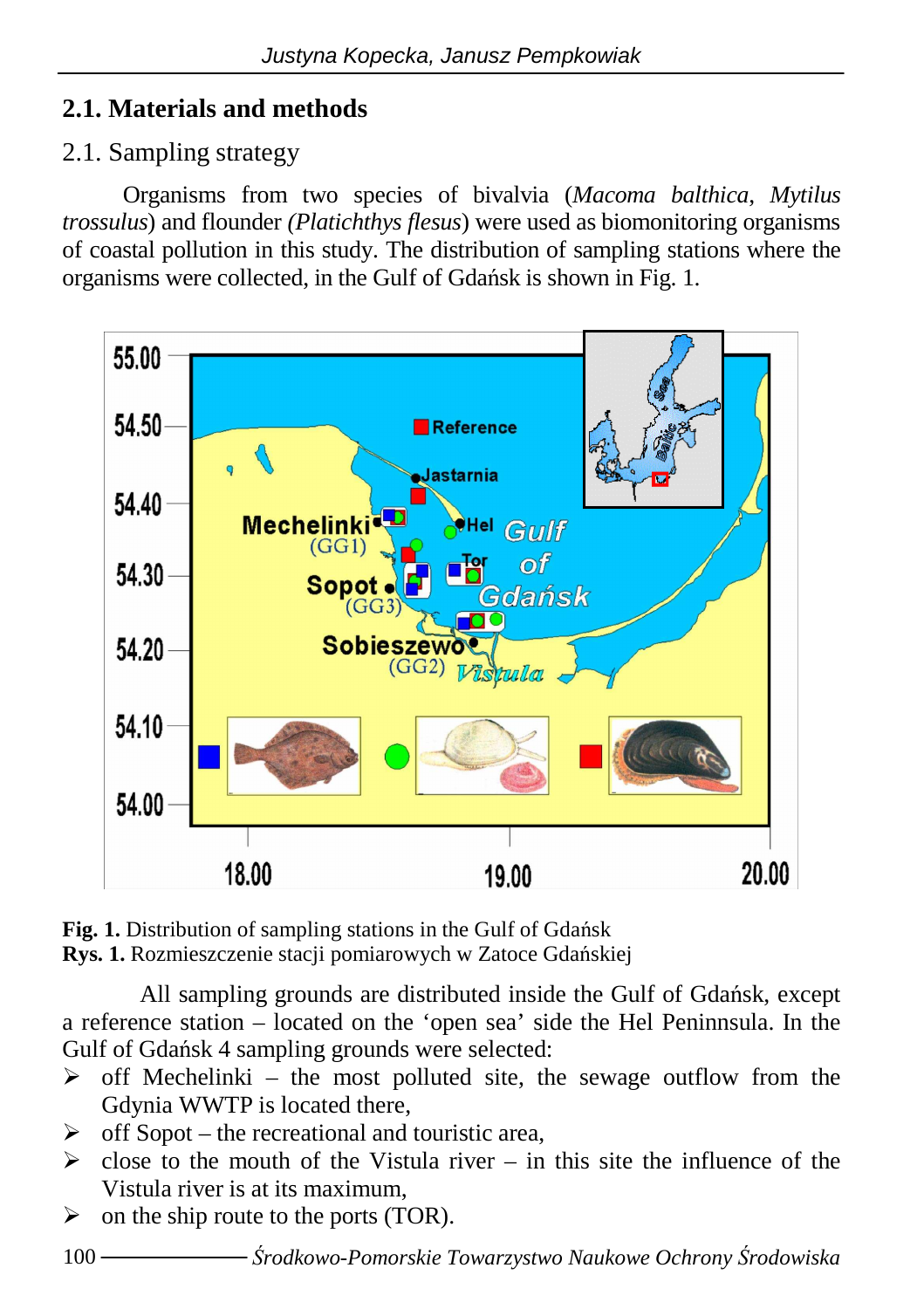The organisms were collected in 2001 (March and November), and 2002 (March). The mussels (of uniform shell length: *M. trossulus* 35±5 mm, *M.balthica* >15 mm) were catched using a drag net from the research vessel "Oceania" (IO PAS, Sopot). Catching was towed at  $1,5\div 2$  knots for  $15\div 20$  min so as to minimize stress to catch. The flounder  $(20 \text{ females and } 3\div 10 \text{ males},$ body length 20÷30 cm) were collected by local fishermans using flounder nets  $(\varphi_{\text{mesh}} = 60 \text{mm}).$ 

In the laboratory notes were taken on flounder condition, length, sex, weight (whole and empty fish, liver, gonads and spleen) and degree of parasitisms.

Different tissues sectioned from the 5 pooled organisms were used as source of samples: gills from *M. trossulus*, foot from *M.balthica* (Mora et al, 1998; Mora et al, 1999), and muscle tissues from flounder (Kirby et al, 2000; Schneider et al, 2000). The sectioned organs were immediately transferred to liquid nitrogen and then kept in deep freezer -80°C.

#### 2.2. Extraction – fraction S9

100÷200 mg wet weight aliquots of the desired tissue samples were homogenized in 0,02M phosphate buffer (pH = 7,0; 0,1% Triton X-100) in ratio 1/4 (weight/volume) using an electric homogenizer (homogenization was performed twice, each time for 20 sec, in glass vessels kept in ice). Then the homogenate was centrifuged at 10000 g in the temperature of 4°C for 20 min. The supernatant (fraction S9) was stored at -80°C before the biochemical measurements. The procedure is described in detail by Bocquene and Galgani (1998).

#### 2.3. Protein determination

The method described by Bradford (1976) was used for quantitative determination using BSA (bovine serum albumin) as the protein standard, after having been adapted to be used with a microplate reader "Genios" (TECAN). For each microplate well the following solutions were added: 10 µl of diluted S9 extract (dilution factor with destilated water applied to the samples was – for fish:  $1/50$ ; – for mussels:  $1/10$ ), 90  $\mu$ l destilated water and 280  $\mu$ l Bradford reagent (diluted 1/5). Absorbance was read at  $\lambda = 595$  nm and the protein concentration were calculated from the standard curve.

#### 2.4. Measurement of AChE

The method for measurements of AChE activity in the microplate reader, adopted from Bocquene and Galgani (1998), was used. The following proportions of solutions were applied.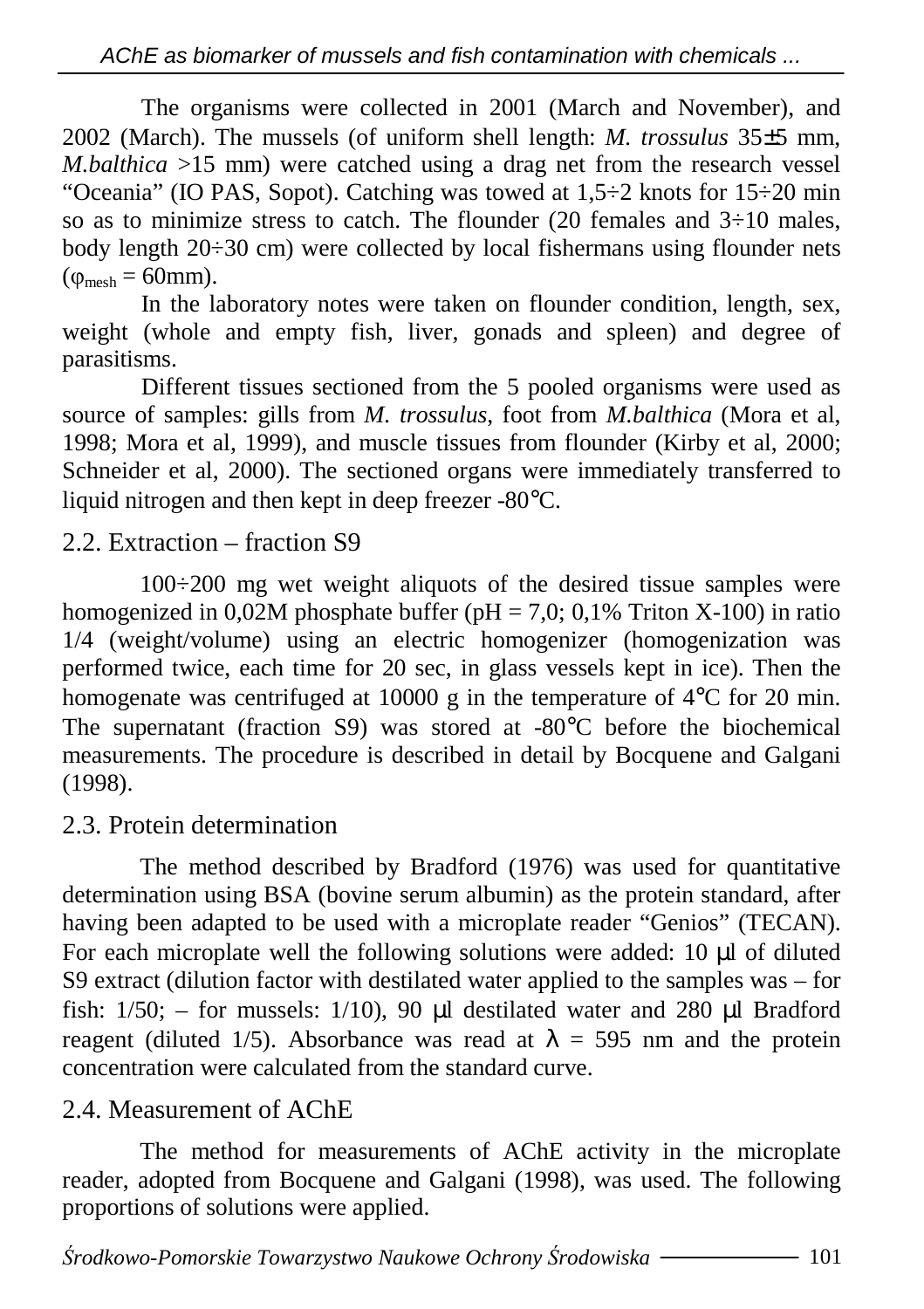| Solutions<br>$-$ (all were adapted to<br>room temperature) | <b>Blank</b>    | Mussel sample | Fish sample |
|------------------------------------------------------------|-----------------|---------------|-------------|
|                                                            | 5 replicates    | 3 replic.     | 3 replic.   |
| 0,02M Phosphat buffer<br>$+0.1\%$ Triton X-100             | $350 \mu l$     | $330 \mu l$   | 340 µl      |
| Sample – fraction S9                                       |                 | $20 \mu l$    | $10 \mu l$  |
| $0,01M$ DTNB<br>$(in 0, 1M$ Tris/HCL,<br>$pH = 8.0$        | $20 \mu l$      | $20 \mu l$    | $20 \mu l$  |
| Incubation                                                 | $5 \text{ min}$ |               |             |
| 0,1M ACTC<br>(in Aqua dest)                                | $10 \mu l$      | $10 \mu l$    | $10 \mu l$  |

This was followed by absorption measurement at  $\lambda$ =405nm in 4 kinetic intervals (0, 1, 2, 3 min)

### **3. Results and discussion**

All pooled samples of mussels and individuals fish had AChE activity [nmol/min · mg protein] in the following ranges: 29÷83 (in *M.balthica*), 12÷38 (in *M.trossulus*) and 94÷185 (in flounder). The obvious, and already noticed species dependence of the levels, Bocquene and Galgani (1998) can be noticed.

AChE activities in *M. balthica* were the lowest in sites close to the Hel Peninsula in all sampling periods (Fig. 2).

In this area the highest concentrations of pollution in sediment and water had been measured (Sapota, 2000). The highest mean values of AChE were found in whole tissue of *M. balthica* from the Tor station (80÷83) nmol/min · mg protein).

The lowest mean value of AChE activity in *M. trossulus* were observed near the Mechelinki and Jastarnia stations (15÷20 nmol/min · mg protein) – Fig. 3.

This area is regarded as a very polluted one (Sapota, 2000, Potrykus et al., 2003) – due to sewage dicharges. In the sampling site near Sopot (GG3) the higher values of AChE activity in *M. trossulus* (ca 38 nmol/min  $\cdot$  mg protein) were observed.

In female flounder mean values of AChE activity higher, than in males, were found (Fig. 4).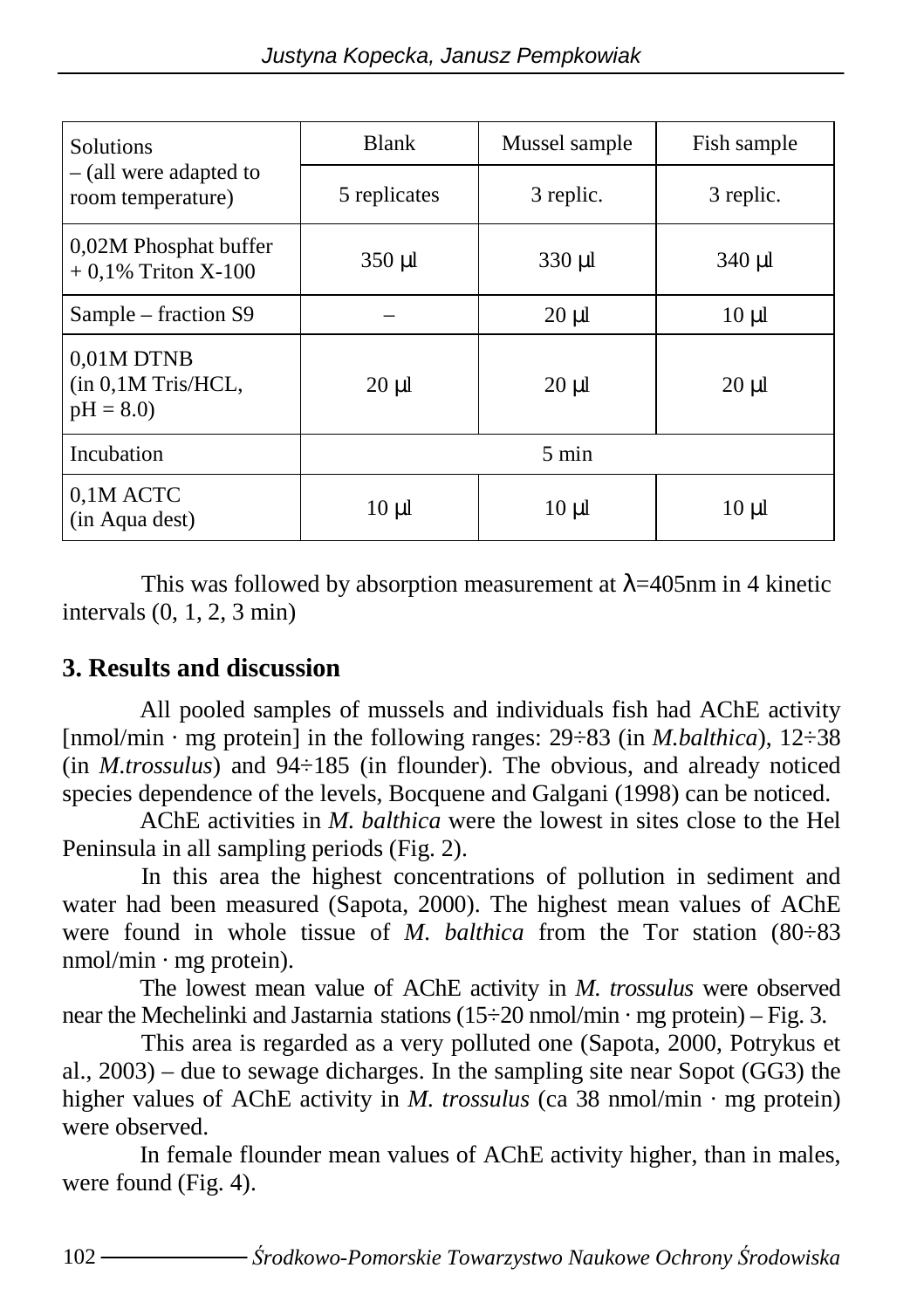

**Fig. 2.** Levels of AChE activity in *Macoma balthica* from the Gulf of Gdańsk Fig. 2. Aktywność AChE w małżu Macoma balthica z Zatoki Gdańskiej



**Fig. 3.** Levels of AChE activity in *Mytilus trossulus* from the Gulf of Gdańsk Rys. 3. Aktywność AChE w małżu *Mytilus trossulus* z Zatoki Gdańskiej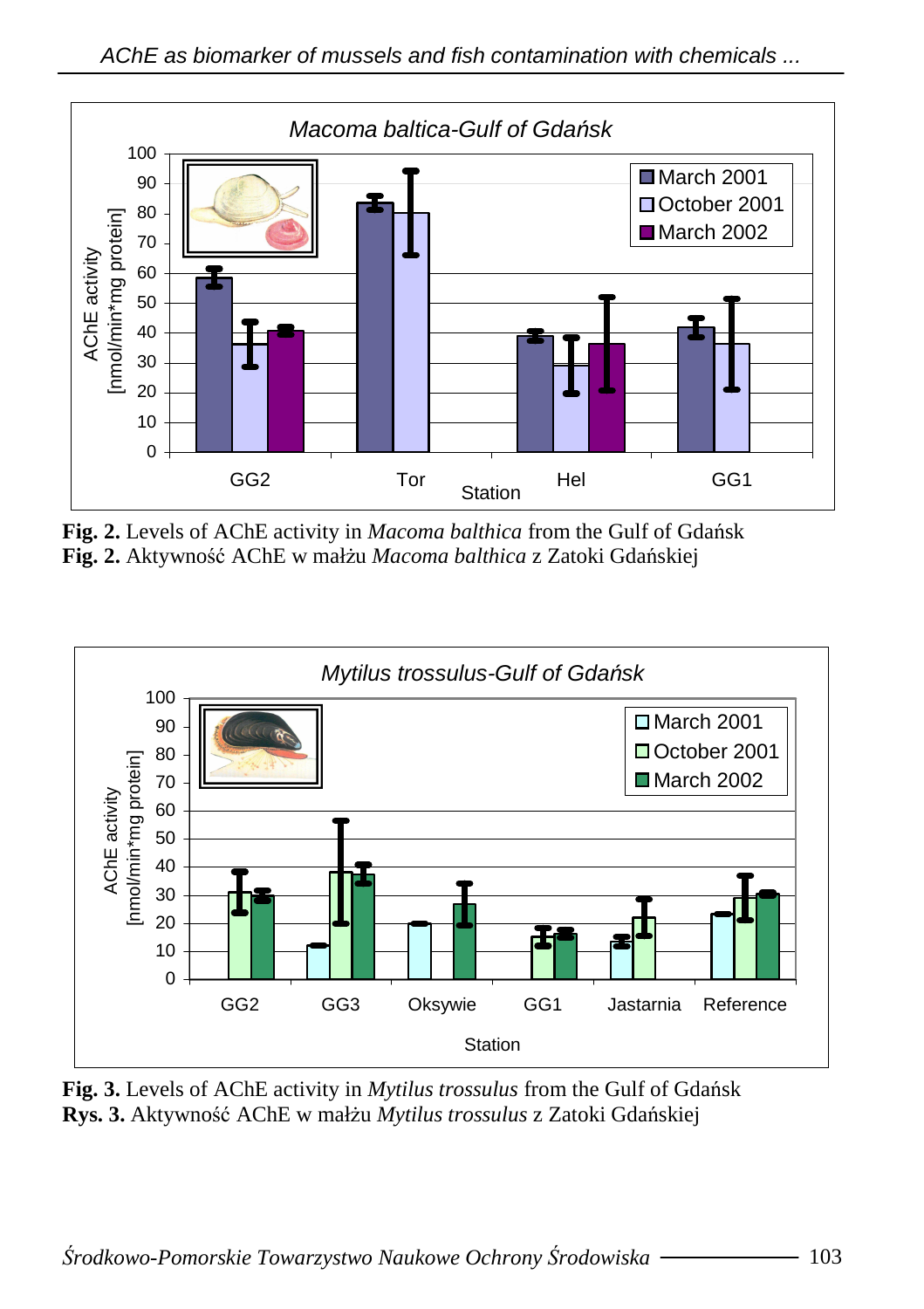

**Fig. 4.** Level of AChE activity in flounder from the Gulf of Gdańsk **Rys. 4.** Aktywność AChE w storni z Zatoki Gdańskiej

The lowest mean values in flounder were found in spring 2002 in all sampling sites. At that time very low water temperature was recorded. It could have influenced level of AChE activity (Bocquene and Galgani, 1998). AChE activities in individual flounders were different in all sites and periods (this explains high standard deviations). The phenomenon can be also attributed to the age, sex, and environmental factors.

### **4. Conclusions**

Levels of AChE activity are thought to be a useful indicator of biological responses in organisms (mussels and fish) to pollution.

Inhibition of AChE activity in tissue has been proposed as a useful biomarker of an effective exposure to organophosphates and carbamates (Bocquen÷ and Galgani, 1998; Schneider et al, 2000). Since the sources of contaminants are rather localised (mouth of the Vistula due to runoff, ports, sewage discharges) well-developed gradients of organic pollutants in organisms have been recorded. This is well documented and confirmed in this, biomarker oriented, study.

### **5. Acknowledgement**

This work was financially support from FP5 Program, Biological Effects of Environmental Pollution – BEEP.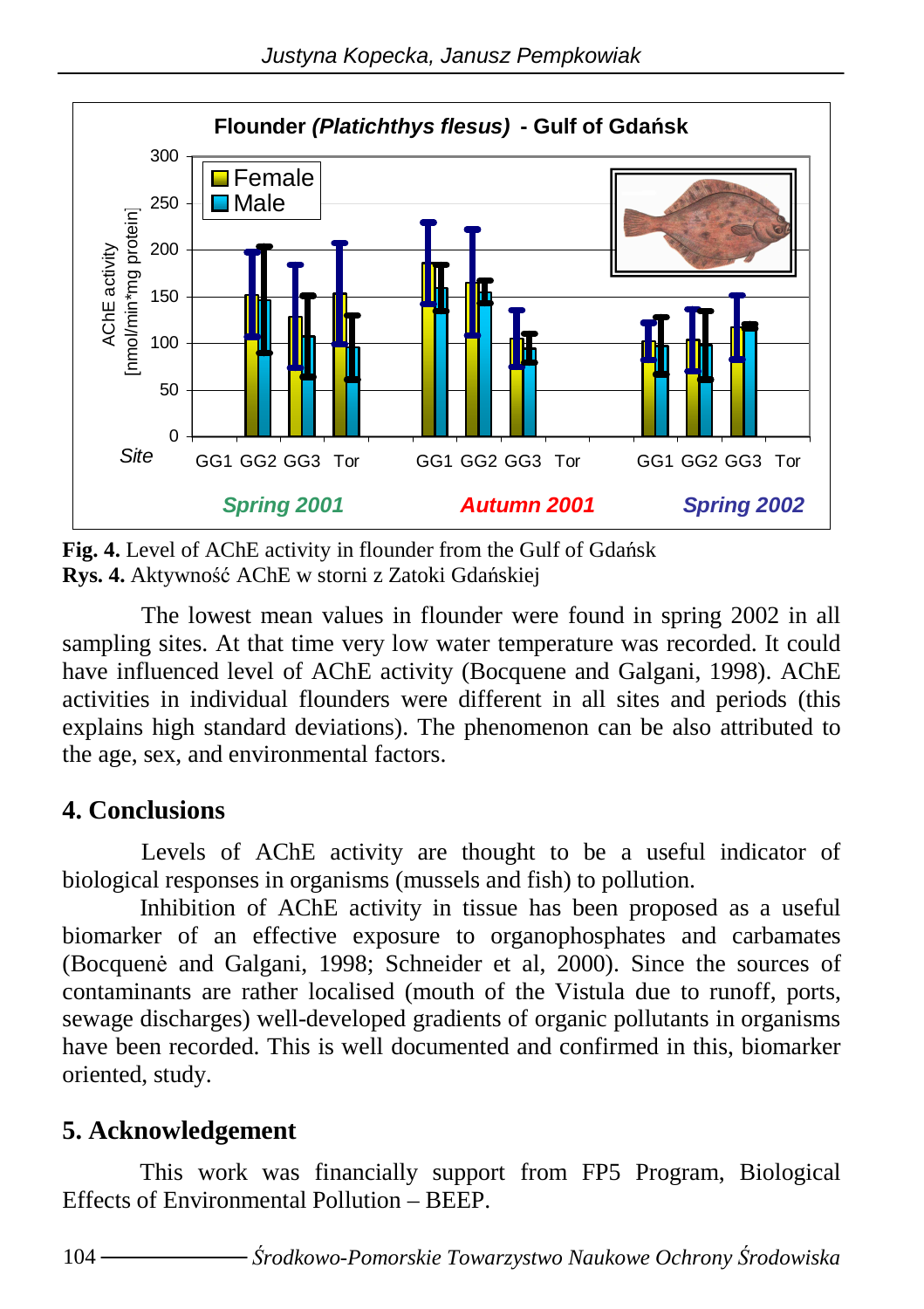### **References**

- 1. **Bocquen**÷ **G., Galgani F.:** *Biological effects of contaminants: Cholinoesterases inhibition by organophosphate and carbamate compounds.* ICES Techniques in Marine Environmental Sciences, No 22, International Council for the Exploration of the Sea, 1÷13. 1998.
- 2. **Dellali M., Barcelli M.G., Romeò M., Aissa P.:** *The use of acetylocholinoesterases activity in Ruditapes decussates and Mytilus galloprovincialis in the biomonitoring of Bizerta Lagoon.* Comparative Biochemistry and Physiology (Part C) 130, 227–235. 2001.
- 3. **Galgani F., Bocquen**÷ **G.:** *Molecular Biomarkers of Exposure of Marine Organisms to Organophosphorus Pesticides and Carbamates.* Biomarkers, 23, 113÷134. 1998.
- 4. **Huggett R.J., Kimerle R.A., Mehrle Jr P.M., Bergman H.L.:** *Biomarkers: Biochemical, Physiological and Histological Markers of Anthropogenic Stress.* SETAC Special Publications Series, Lewis Publisher, 5÷17. 1992.
- 5. **Kirby M.F., Morris S., Hurst M., Kirby S.J., Neall P., Tylor T., Fagg A.:** The Use of Cholinoesterase Activity in Flounder (Platichthys flesus) Muscle Tissue as a Biomarker of Neurotoxic Contamination in the UK Estuaries, Marine Pollution Bulletin, 40 (9), 780÷791. 2000.
- 6. **Kopecka J., Pempkowiak J.:** poster presentation in the SETAC 2002 Conference: "AChE as biomarker of mussels and fish contamination with chemicals in the Gulf of Gdańsk"; SETAC 2002, Book of Abstracts, 223. 2002.
- 7. **Mora P., Michel X., Narbonne J.F.:** Cholinoesterases activity as potential biomarker in two bivalves, Environmental Toxicology and Pharmacology, 7, 253÷260. 1999.
- 8. **Mora P., Fournier D., Narbonne J.F.:** Cholinoesterases from the marine mussels (Mytilus galloprovincialis Lmk. And Mytilus edulis L. and from the freshwater bivalve Corbicula fluminea Mőller, Comparative Biochemistry and Physiology (Part C) 122, 353÷361. 1999.
- 9. **Narbonne J.F., Daubeze M., Clerandau C., Garrigues P.:** Scale of classification based on biochemical markers in mussels: application to pollution monitoring in European coasts, Biomarkers, 4 (6), 415÷424. 1999.
- 10. **Potrykus J., Albalat A., Pempkowiak J., Porte C.:** Content and pattern of organic pollutants (PAHs, PCBs and DDT) in blue mussels (*Mytilus trossulus*) from the southern Baltic Sea, Oceanologia, 45 (2), 337÷355. 2003.
- 11. **Sapota G.:** Bioakumulacja węglowodorów chlorowanych w sieci troficznej Zatoki Gdańskiej, PhD Tesis, Gdańsk Univ. 137 pp. 2000.
- 12. **Schneider R., Schiedek D., Petersen G.I.:** Baltic cod reproductive impairment: varian organo-chlorine levels, hepatic EROD activity, muscular AChE activity, developmental success of eggs and larvae, challenge tests; Temporal and Spatial Trends in the Distribution of Contaminants and their Biological Effects in the ICES Area (S), ICES CM, S:09. 2000.
- 13. **Walker C.H., Livingstone D.R.:** Persistent pollutants in marine ecosystems, SETAC Special Publications Series, Pergamon Press, 3÷35. 1992.
- 14. WHO, Biomarkers and Risk Assessment: Concepts and Principles. International Programme of Chemical Safety. World Health Organization, Vammole 1993, 82 pp. 1993.